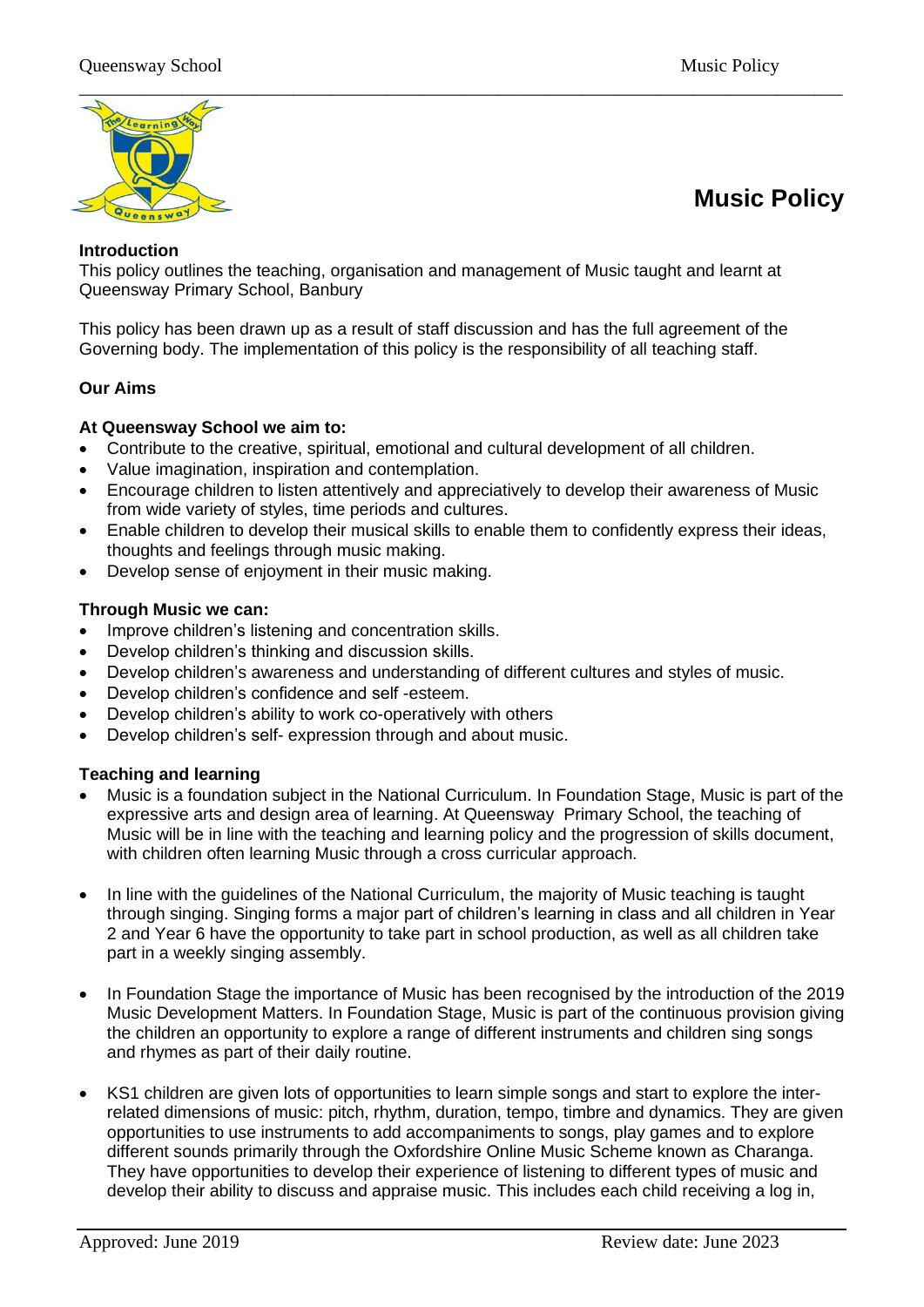\_\_\_\_\_\_\_\_\_\_\_\_\_\_\_\_\_\_\_\_\_\_\_\_\_\_\_\_\_\_\_\_\_\_\_\_\_\_\_\_\_\_\_\_\_\_\_\_\_\_\_\_\_\_\_\_\_\_\_\_\_\_\_\_\_\_\_\_\_\_\_\_\_\_\_\_\_\_\_\_\_\_ where they can access an account at home and teachers can add lessons to support learning through extending lessons/ broadening listening experiences/ making topic links.

- In KS2, children build upon the skills learnt in KS1, developing their singing ability through learning more complex songs and learning how to sing in parts. Children use their understanding of musical instruments to help them select suitable instruments when composing their own music or when adding accompaniments to songs. Children continue to have opportunities to listen to a wide variety of different music and develop their ability to discuss the musical features of pieces heard, including instrumentation, the inter-related dimensions of music, mood and atmosphere and genre/ style
- Every year group participates in a whole class composition unit, giving them the opportunity to explore topic work through composition, performance and appraising each other's work.
- In all lessons, children will work in a variety of ways including independently, in pairs and in groups, as well as a whole class. Teachers will differentiate work in a variety of different ways to meet the need of individuals, including group leadership roles/ solos for the more able
- From Year 2 to Year 6, children are given the opportunity to learn a musical instrument either through joining the recorder or African drumming clubs or learning an instrument through the Music For Schools service.
- Children in KS2 are given opportunities to take part in musical performances such as the annual Children Singing For Children concert, carol singing and other events.
- Children throughout the school are given the opportunity to hear live music through visiting musicians performing in assemblies and visits to see local music performances.

#### **Resources**

Musical instruments are stored centrally as well as in each area of the school having extra resources shared between two classes. Teaching resources such as song books and CDs are stored centrally/ with the teacher leading singing assemblies. To support teacher's confidence in delivering the Music curriculum, the scheme Oxfordshire Online Music known as Charanga is in place in all classrooms. This ensures that progression and variety is maintained throughout both key stages.

#### **Computing/ Digital Literacy**

Teachers ensure that children have the opportunity to use computers and apply their skills through their work in Music, e.g. adding sound effects in algorithms in computing. Children should be given opportunities to record and play back their compositional work, e.g. through the use of Audacity/ similar app.

#### **Monitoring, Evaluation and Review**

In collaboration with the Head Teacher, the subject leader is responsible for an annual development plan for Music and for monitoring and evaluating the quality of teaching and learning within the school. Children's work will be assessed, scrutinised and monitored in line with the Teaching and Learning Policy.

# **The Role Of The Music Leader**

The Music Leader will support other teachers in delivering quality teaching and learning through giving advice and ensuring that teachers have the necessary training and support to feel confident in delivering an appropriate Music curriculum. The Music Leader will keep up to date with any changes to the Music curriculum and communicate these to other members of staff. The Music Leader will take responsibility for ensuring that resources meet the needs of the curriculum. The Music Leader will also take a leading role in providing extra- curricular opportunities for children such as clubs or opportunities for children to perform outside of school.